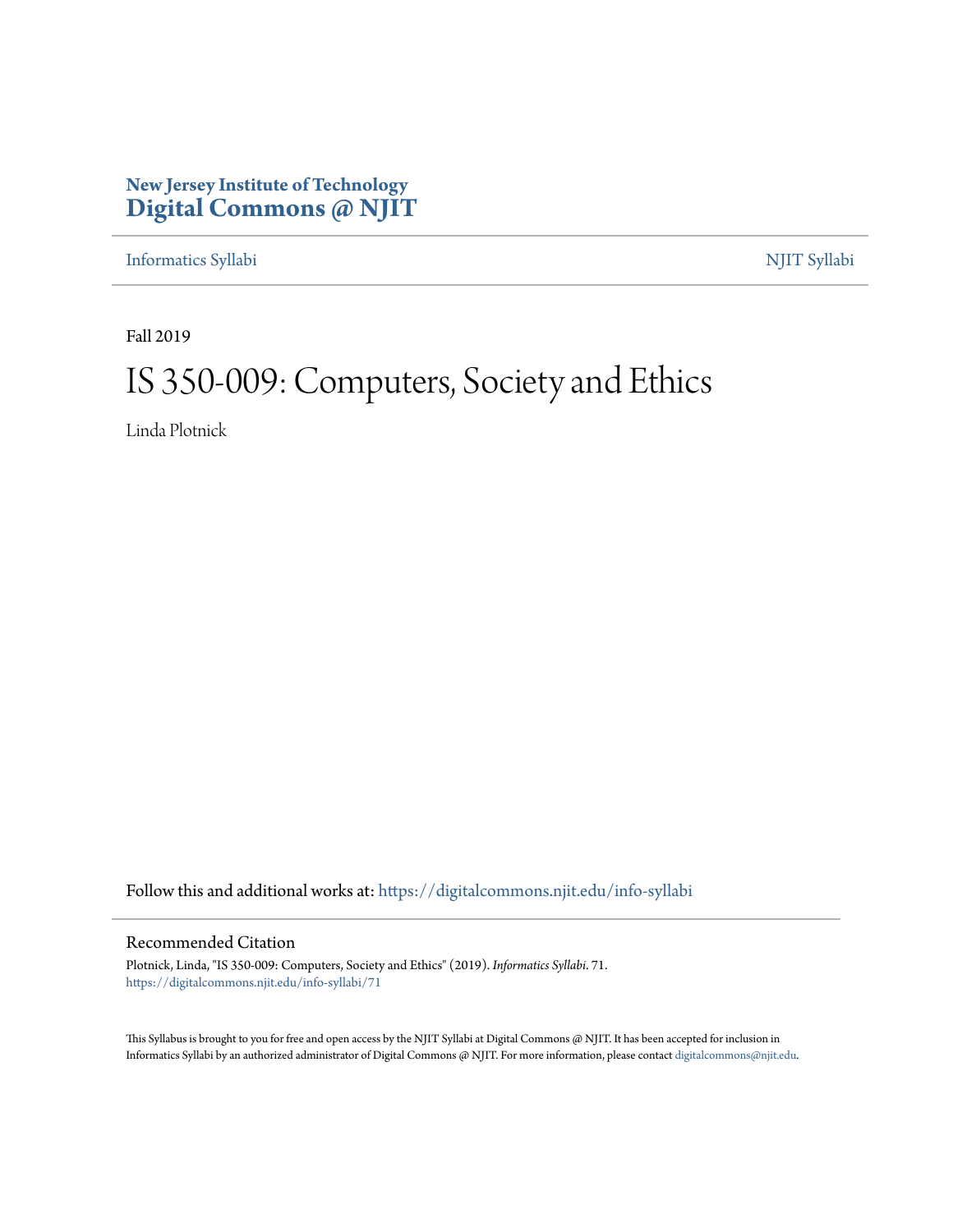



# **IS 350 - Computer, Society & Ethics**

# **Course Format**

We meet for discussion, lectures and other activities usually twice a week for day classes and once a week, (3 hours) for evening classes. You will engage in some other activities separately with team members. All are mandatory. You will be responsible for preparing for class, attending and participating in all classes, reading the textbook and all online materials, doing all assignments, and posting assignments on Moodle. If you must miss a class, email me in advance. You will be responsible for finding out what you missed.

### **Instructor**

Linda Plotnick Office: TBD

 *(include "IS350" and your class section in the email subject)* 

E-mail: linda.plotnick@njit.edu Office Hours*:* By appointment

IS350 section 9 Tuesdays 1 pm to 3:50 pm Kupf 108

# **General Course Information**

#### 1. **Prerequisites**:

As prerequisites, IS 350 requires an introductory course in computing, an introductory course in the social sciences, and HUM 101. This course is an upper-level course designed for juniors and seniors.

#### 2. **Course Goals**:

Upon the completion of this course you should be able to:

- a. Explain beneficial and detrimental ways in which computing affects people, including the primary and secondary effects, and intended and unintended consequences.
- b. Utilize theories of ethical decision-making and professional codes of ethics to analyze difficult situations with computing aspects.
- c. Find and critically evaluate relevant literature pertaining to a situation of concern.
- d. Communicate about difficult issues in the computing sciences.

*This is an ambitious set of goals, which meets several of the requirements for an ABET accredited degree in the Computing Sciences.*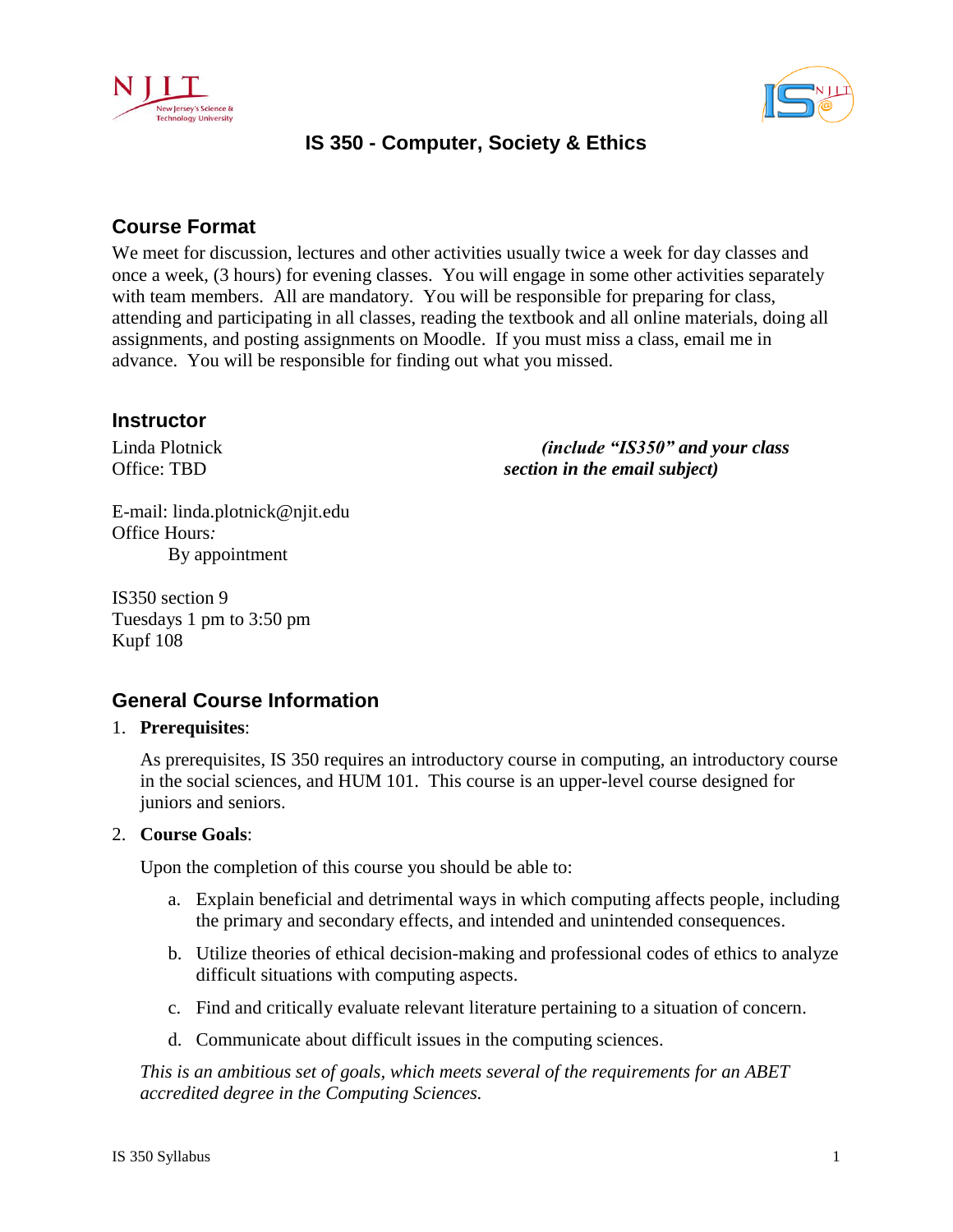- 3. **Time Required –** This course requires a significant amount of work to help you achieve these goals. On average, you need to set aside up to 9 hours a week for this course, including discussion, lecture, other classroom and online activities, reading, studying the materials, homework and team activities. (This is even more compressed during the summer sections.)
- 4. **Readings & Online Materials –**Readings and other online materials supplement the lecture slides and the textbook.
- 5. **Moodle** Course materials and other information are on Moodle [\(moodle.njit.edu\)](http://moodle.njit.edu/).
- **6. Assignments /Course Work**
	- a. **Ethics Case Analysis, Assignment 1** The only way to truly understand ethics is to apply the theories to real-world situations. Individuals will be responsible for reading and analyzing an ethical case scenario.
	- b. **Library Assignment** Advice from an NJIT Librarian. (NOT DURING Summer)
	- c. **Weekly Short Quiz** We'll hold substantial discussion of the week's topics in class. To ensure you are prepared and have read the material, there is a quiz before the first class meeting of the week on the week's readings. You are allowed one retake before the deadline and the retake may have different questions.
	- d. **Debate** As part of a team you will persuasively argue about an ethical dilemma concerning technology in a debate format.
	- e. **Current Events Presentation** This is an individual assignment that focuses on an interesting and timely topic showing the impact of technology on society. Each person will present **their APPROVED topic** in class during the term.
	- f. **Participation**. IS 350 is a discussion-based course, where students especially learn by participating in class discussions and other activities.
	- g. **Surveys**. Some sections will include extra-credit surveys.
- 7. **Community Service Internship** (*optional – NOT During Summer*) NJIT Career Services can provide you the opportunity to work with a Newark-area non-profit organization using your skills to help that organization achieve its goals. This is a great experience, great service, can open doors for you, and looks great on your resume!

## **Required Textbook, Readings & Materials**

#### Textbook (various options)

Michael J. Quinn, Ethics for the Information Age, 7<sup>th</sup> edition (2017). *- printed, rental and online versions are available through the NJIT bookstore*

Alternative online version through VitalSource (\$48);

- [\(see link on Moodle\)](https://www.vitalsource.com/products/ethics-for-the-information-age-michael-j-quinn-v9780134296623)

(If you have a hard copy of the sixth edition, it may be "mostly good enough", but your weekly quizzes will mostly come from the  $7<sup>th</sup>$  edition and it has some new material.)

Readings & Materials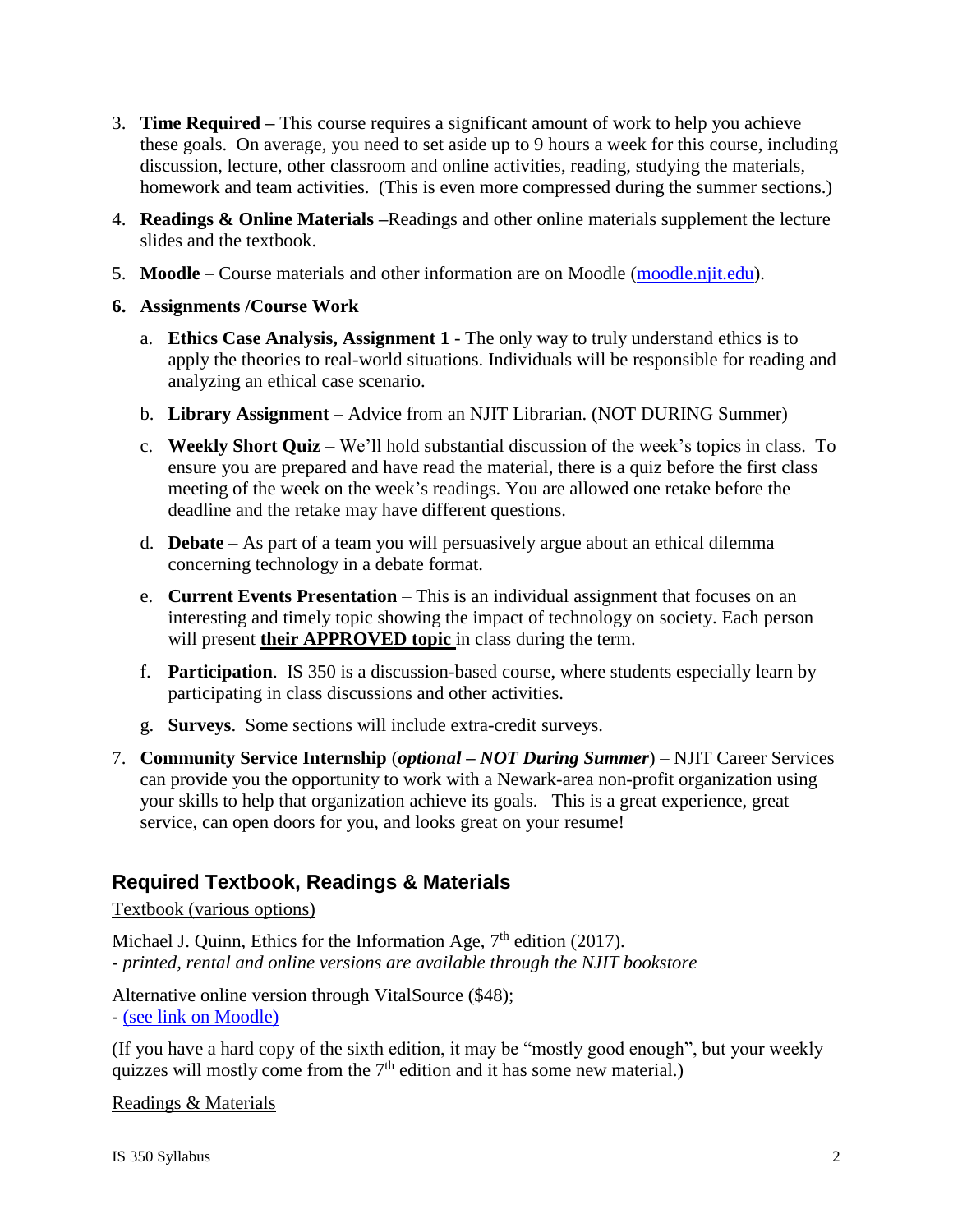All required journal articles will be linked to the course in Moodle and/or be available through the NJIT digital library.

Note: From time to time I may assign additional readings and other materials.

#### Words of Wisdom

*Do not get behind in reading the text and articles! You will regret it!*

# **Suggestions, Questions, Problems and Falling Behind**

If you have any problems or feel like you are falling behind, please contact me as soon as possible. It is your responsibility to recognize problems as early as possible, so we can work together to keep you progressing. Feel free to email me or make an appointment to visit during office hours if your comment is more private.

I welcome suggestions and questions. I encourage you to post these in the Moodle "Questions and Interesting Links" forum, so we can all share in the discussion.

## **Grading and other Requirements:**

**"A" breakers –** You must do 3 things to be *eligible* for an A.

- 1. Post all assignments **on time**. No Late assignments will be accepted.
- 2. Participate in classroom and online discussions.
- 3. Attend all sessions or email me ahead of time if you will be late or cannot attend class.
	- a. Attendance will be taken at the beginning of class.
	- b. If you have four (4) unexcused absences you will lose one Letter Grade
	- c. If you have six (6) unexcused absences you will be given an "F" for the course

If you will miss any assignment deadline or session, email me in advance. Otherwise you will be disqualified from an A. (Emailing me does not necessary earn back the A, but is a required courtesy.)

The percentages for all course work are as follows. These are subject to adjustment.

| <b>Deliverables</b>                            | Percentage |
|------------------------------------------------|------------|
| <b>Assignment: Library Assignment</b>          | 5%         |
| <b>Assignment 1: Ethical Case Analysis</b>     | 5%         |
| Assignment: Debate (group)                     | 15%        |
| <b>Assignment: Current Events Presentation</b> | 10%        |
| <b>Assignment: Current Events Slides</b>       | 5%         |
| Turkle Assignment                              | 5%         |
| <b>Weekly Quizzes</b>                          | 15%        |